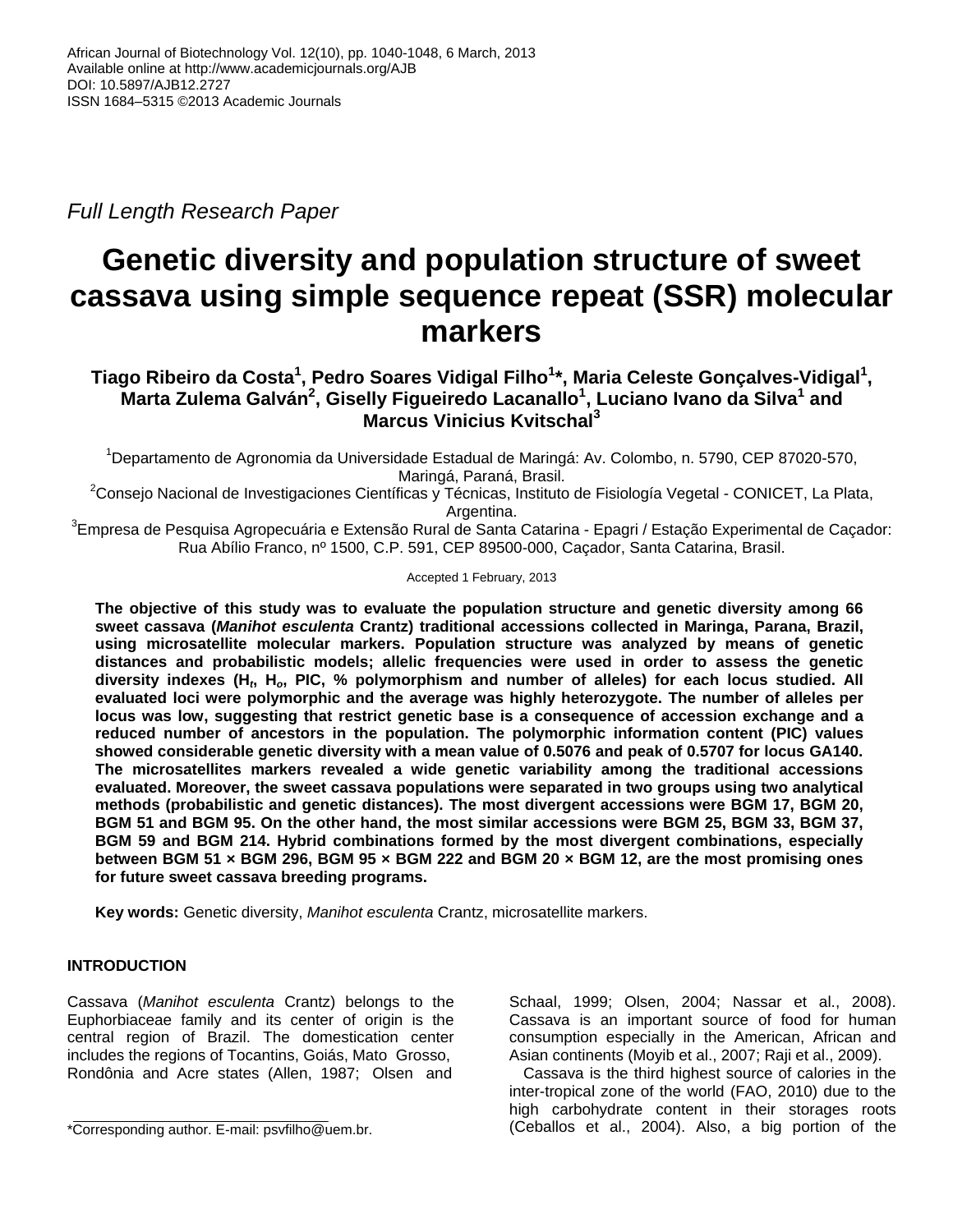cassava production is dedicated to the industrial sector, including biofuel processing (Kawuki et al., 2009).

Cassava has a big role in order to secure food security (Raji et al., 2009), and great part of its production in the tropical and subtropical regions is conducted by small farmers under traditional systems (Rocha et al., 2008; Zuin et al., 2009). This type of cultivation demonstrate a great advantage in the interest of preserving the genetic variability of this crop, since farmers generally select and distribute the traditional cultivars by themselves (Emperaire and Peroni, 2007; Siqueira et al., 2009; Rimoldi et al., 2010). The main characteristic of this traditional cultivar known as sweet cassava, which is common in this agriculture system, is the low cyanide content (< 100 mg  $HCN$  kg<sup>-1</sup>) in the storage roots (Kizito et al., 2007).

The wide genetic variability maintained by cassava small farmers is threatened by the tendency to replace traditional crops with more attractive and better cultivars according to productivity standards, narrowing the genetic base of the crop (Vidigal Filho et al., 2000). Furthermore, the accelerate growth of cities such as Maringa (Northwestern of Paraná state, Brazil) leads to genetic erosion of traditional cassava germplasm. For this reason, the characterization of the available germplasm through population structure and genetic diversity analyses is of great interest. In past decades, molecular biology developed molecular markers techniques which are valuable tools to conduct characterization studies (Collard et al., 2005; Agarwal et al., 2008; Raji et al., 2009).

Microsatellites or simple sequence repeat (SSR*)* are currently one of the molecular markers most commonly used. These markers are highly informative due to their multi-allelic nature, co-dominant inheritance and wide genome distribution (Vignal et al., 2002; Lokko et al., 2006; Raghu et al., 2007; Raji et al., 2009). Microsatellite markers were reported to be good tools revealing polymorphism on cassava accessions (Elias et al., 2004; Lokko et al., 2006; Peroni et al., 2007; Rocha et al., 2008; Sardos et al., 2008; Siqueira et al., 2009). Therefore, the present study had the objective of assessing the population structure and genetic diversity among sweet cassava accessions collected in Maringa, Northwestern of Paraná state (Brazil) using microsatellite markers.

#### **MATERIALS AND METHODS**

#### **Plant material and DNA extraction**

A total of 66 sweet cassava accessions collected from the neighborhoods of Maringá, Paraná, Brazil, were analyzed. These accessions were provided by the Cassava Germplasm Bank of Universidade Estadual de Maringá (UEM). Accession selection was based on the previous work of Kvitschal (2008), who evaluated the genetic diversity of 75 sweet cassava accessions from Maringá using quantitative and qualitative morpho-agronomic characters. Accessions were classified as sweet cassava, since HCN content was < 100 mg.kg $^{-1}$  in the storage roots (Kizito et al., 2007). In this case, the equivalent content of HCN, evaluated by the methodology described by Teles (1972), ranged from 40.87 to 78.94 mgkg , considering the mean value equal to 61.37 mg  $kg<sup>-1</sup>$  in raw pulp of storage roots. Genomic DNA extraction was performed at the Molecular Biology Laboratory from Núcleo de Pesquisa Aplicada a Agricultura - NUPAGRI, Universidade Estadual de Maringá. The extraction was conducted using a protocol described by Dellaporta et al. (1983) from young leaves (7 to 15 days old) of each accession.

#### **Microsatellite analysis**

Genomic DNA concentration was measured using FluorometerQubit<sup>®</sup> (Qubit Fluorometer Invitrogen) and 50 ng μL<sup>-1</sup> aliquots from each sample were prepared for further amplification. Polymerase chain reaction (PCR) was performed in 25 µL total reaction mixture containing 50 ng of genomic DNA; 0.25 mM of each deoxyribonucleotide (dATP, dCTP, dGTP and dTTP); 1.5 mM of MgCl<sub>2</sub>; 10 mM of Tris-HCl PCR buffer; 0.08 µM of forward and reverse primers (Invitrogen), and 0.5 unit of *Taq* polymerase enzyme (Invitrogen) and ultra-pure water (q.s.p.).

In general, the PCR amplifications were performed with a thermal cycler Techne (Model TC-512) programmed with a hot start of 95°C for 10 min followed by 30 cycles of denaturation at 95°C for 1 min. Annealing varied from 44 to 55°C for 30 s depending upon the melting temperature for the individual primer pairs (GA) and extension at 72°C for 2 min followed by final extension at 72°C for 10 min. Amplification cycles were performed according to Chavarriaga-Aguirre et al. (1998) and Mba et al. (2001) study for primers series GA and SSRY, respectively. Annealing temperature was adjusted according to the locus analyzed (Table 1).

The amplicon products were separated by electrophoresis in 10% non-denaturing polyacrylamide gels with a running time of 3 h at 150 V. A 50 bp DNA ladder (Invitrogen) was used as molecular size marker. Gels were stained with silver nitrate (Sanguinetti et al., 1994) and the DNA bands were visualized under ultraviolet light; digital images were recorded using the software Image Aide, version  $3.06.04.r^{\circledcirc}$ .

#### **Statistical analysis**

Population structure analysis was based on Bayesian model, implemented with software Structure 2.3.3. (Pritchard et al., 2000), assuming that some fraction of each individual has been originated from the (K) populations. The most likely number of populations (K) was estimated under the admixture model and correlated allele frequencies, with no prior information on population origin (Pritchard et al., 2000; Falush et al., 2003). For this analysis, a burn-in of 100 000 Monte Carlo Markov Chain (MCMC) for each *K*, was applied, varying from *K*= 2 to *K*= 15. For each *K* value, a total of 14 clustering simulations were conducted and evaluated in relation to probabilities P(*K*) of the individuals to belong to a *K-th* group admixture model (Pritchard et al., 2000; Evanno et al., 2005; Kwak and Gepts 2009). As an aid in identifying the number of clusters of individuals (K), the results generated by Structure were subsequently analyzed with the software Structure Harvester (Earl, 2009). The threshold probability for a certain individual to belong to a *K-th* group was determined after the analysis of Δ*K* parameters with the software Structure Harvester (Earl, 2009).

Principal coordinate analysis (PCoA) based on a matrix of genetic distances was performed using the software GenAlEx 6.3 (Peakall and Smouse, 2006). Analysis of Molecular Variance (AMOVA) (Excoffier et al., 1992) was performed considering the *K*  groups of the structure analysis. The statistical significance of the variances was tested using 10,000 random permutations at 1% probability, evaluating inter and intra groups variability. Allelic frequencies obtained with GenAlEx software confirmed the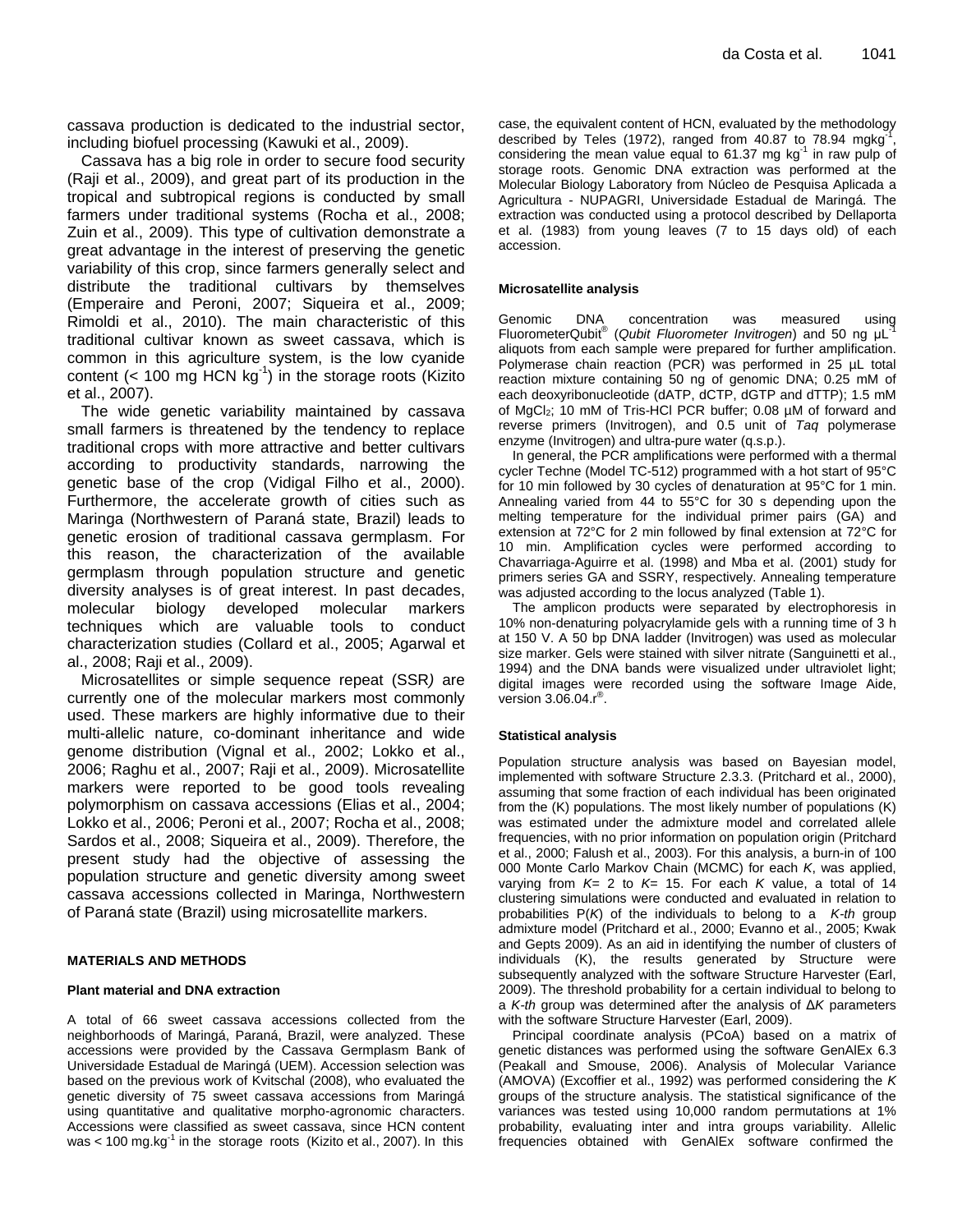| Loci               | LG              | <b>Motif</b>        | Primer $(5 - 3)$                                          | MgCl <sub>2</sub><br>(PL) | <b>AR</b><br>(bp) | <b>AT</b><br>$(^{\circ}C)$ | Ref          |
|--------------------|-----------------|---------------------|-----------------------------------------------------------|---------------------------|-------------------|----------------------------|--------------|
| GA 21              | nd <sup>6</sup> | NP <sup>7</sup>     | F': GGCTTCATCATGGAAAAACC<br>R': CAATGCTTTACGGAAGAGCC      | 1.25                      | 104-126           | 50.0                       | A            |
| GA 57              | nd              | <b>NP</b>           | F': AGCAGAGCATTTACAGCAAGG<br>R': TGTGGAGTTAAAGGTGTGAATG   | 1.25                      | 153-183           | 44.0                       | $\mathsf{A}$ |
| GA 126             | Κ               | <b>NP</b>           | F': AGTGGAAATAAGCCATGTGATG<br>R': CCCATAATTGATGCCAGGTT    | 1.25                      | 178-214           | 50.0                       | $\mathsf{A}$ |
| GA 127             | Κ               | <b>NP</b>           | F': CTCTAGCTATGGATTAGATCT<br>R': GTAGCTTCGAGTCGTGGGAGA    | 1.10                      | 203-239           | 48.5                       | A            |
| GA 134             | nd              | <b>NP</b>           | F': ACAATGTCCCAATTGGAGGA<br>R': ACCATGGATAGAGCTCACCG      | 1.10                      | 309-337           | 44.0                       | $\mathsf{A}$ |
| GA 136             | nd              | <b>NP</b>           | F': CGTTGATAAAGTGGAAAGAGCA<br>R': ACTCCACTCCCGATGCTCGC    | 1.25                      | 145-161           | 56.0                       | $\mathsf{A}$ |
| GA 140             | nd              | <b>NP</b>           | F': TTCAAAGGAAGCCTTCAGCTC<br>R': GAGCCACATCTACTGCACACC    | 1.25                      | 154-164           | 44.0                       | A            |
| SSRY <sub>13</sub> | nd              | $(CT)_{29}$         | F': GCAAGAATTCCACCAGGAAG<br>R': CAATGATGGTAAGATGGTGCAG    | 1.10                      | 234               | 41.5                       | B            |
| SSRY 19            | V               | $(CT)_{8}(CA)_{18}$ | F': TGTAAGGCATTCCAAGAATTATCA<br>R': TCTCCTGTGAAAAGTGCATGA | 1.10                      | 214               | 55.0                       | B            |
| SSRY 21            | B               | $(GA)_{26}$         | F': CCTGCCACAATATTGAAATGG<br>R': CAACAATTGGACTAAGCAGCA    | 1.10                      | 192               | 50.0                       | B            |
| SSRY 45            | nd              | $(CT)_{27}$         | F': TGAAACTGTTTGCAAATTACGA<br>R': TCCAGTTCACATGTAGTTGGCT  | 1.25                      | 228               | 55.0                       | B            |
| <b>SSRY 101</b>    | J               | $(GCT)_{13}$        | F': GGAGAATACCACCGACAGGA<br>R': ACAGCAGCAATCACCATTTC      | 0.90                      | 213               | 47.0                       | B            |
| <b>SSRY 135</b>    | G               | $(CT)_{16}$         | F': CCAGAAACTGAAATGCATCG<br>R': AACATGTGCGACAGTGATTG      | 1.25                      | 253               | 46.0                       | B            |

**Table 1.** Microsatellite loci analyzed in the 66 sweet cassava accessions collected in Maringá, Paraná, Brazil.

LG, Linkage group (Chavarriaga-Aguirre et al.,1998; Mba et al., 2001); primer: forward (F´) and reverse (R´) primers synthesized by Invitrogen; AR, amplified region (bp); AT, annealing temperature; Ref., reference: A, Chavarriaga-Aguirre et al. (1998); B, Mba et al. (2001); <sup>6</sup>nd, not determined; <sup>7</sup> NP, motif not published.

presence of low frequency alleles (f < 0.05) and rare alleles (Siqueira et al., 2009).

#### **RESULTS AND DISCUSSION**

## **Genetic diversity**

Genetic diversity was estimated by number, size and frequency of alleles; heterozygosity and polymorphism information content per locus (PIC), using the Power Marker software version 3.25 (Liu and Muse, 2005). The markers were classified in relation to their degree of information (PIC) according to Botstein et al. (1980) and Anderson et al. (1993). Genetic diversity among accessions was measured generating a distance matrix based on C.S. Chord's distance (Cavalli-Sforza and Edwards, 1967) with the software Power Marker 3.25 (Liu and Muse, 2005). This data was used to conduct population structure evaluation through a Neighbor-joining tree.

Microsatellite analysis of the 66 sweet cassava accessions with 13 microsatellites amplified a total of 33 alleles with an average of 2.53 alleles per marker (Table 2). The presence of two alleles was observed in microsatellites GA 21, GA 57, GA 127, GA 134, GA 136 and SSRY 135, and three alleles were observed for the others primers analyzed (Table 2). The allelic frequency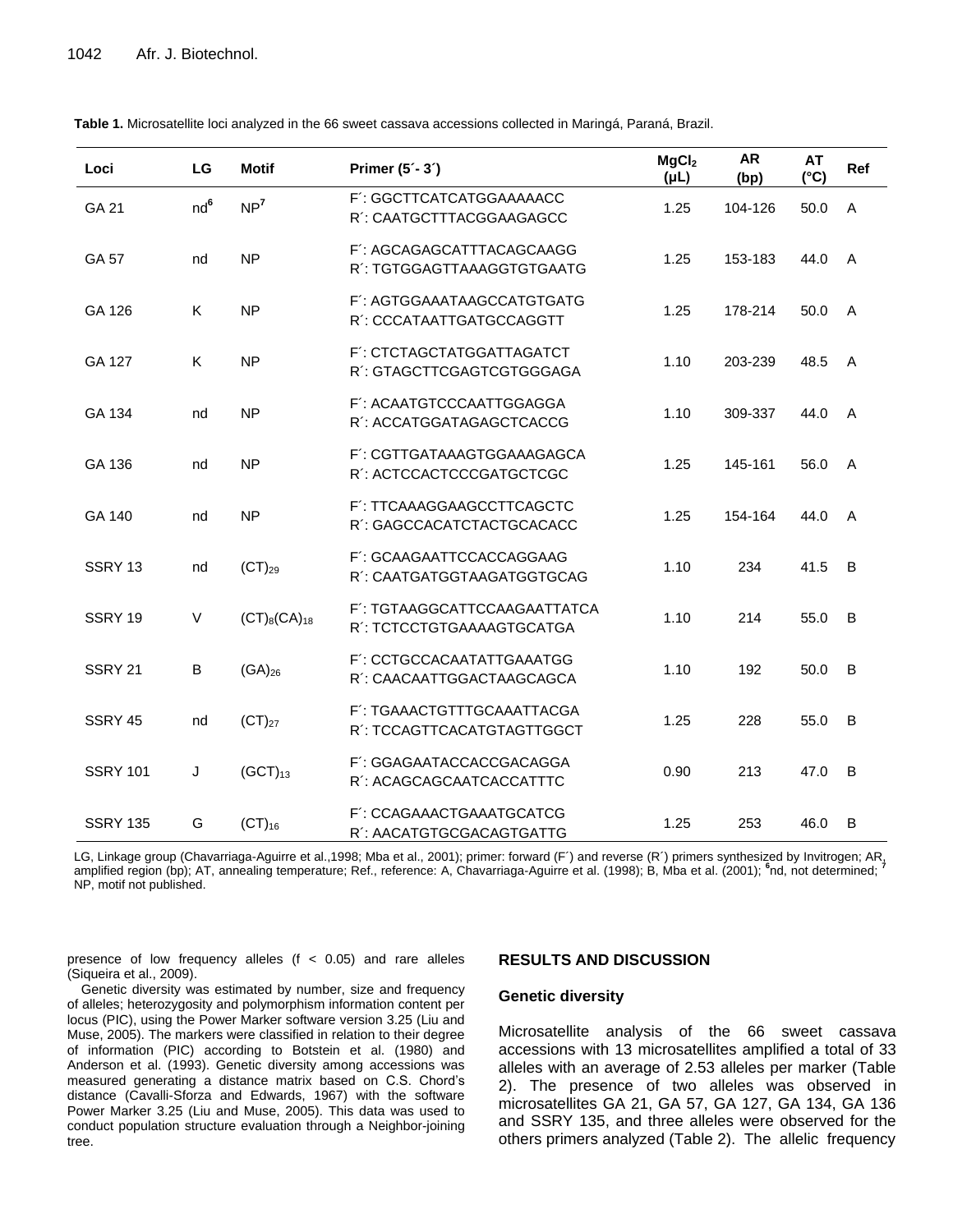| <b>Table 2.</b> Genetic diversity indexes estimated for each microsatellite loci analyzed. |  |  |  |
|--------------------------------------------------------------------------------------------|--|--|--|
|--------------------------------------------------------------------------------------------|--|--|--|

| LG   | Loci            | <b>Number of alleles</b>  | Allele (pb) | <b>Frequency</b> | <b>PIC</b> | $H_o$  | <b>Genetic diversity</b> |
|------|-----------------|---------------------------|-------------|------------------|------------|--------|--------------------------|
|      |                 |                           | 95          | 0.694            |            |        |                          |
| Nd   | GA 21           | $\overline{c}$            | 110         | 0.306            | 0.3347     | 0.6129 | 0.4251                   |
|      |                 |                           |             |                  |            |        |                          |
| Nd   | GA 57           | $\overline{2}$            | 146         | 0.445            | 0.3720     | 0.8906 | 0.4940                   |
|      |                 |                           | 160         | 0.555            |            |        |                          |
|      |                 |                           |             |                  |            |        |                          |
|      |                 |                           | 167         | 0.559            |            |        |                          |
| Κ    | GA 126          | $\ensuremath{\mathsf{3}}$ | 205         | 0.432            | 0.3833     | 0.6949 | 0.5003                   |
|      |                 |                           | 211         | $0.008*$         |            |        |                          |
|      |                 |                           | 200         | 0.526            |            |        |                          |
| Κ    | GA 127          | $\overline{a}$            | 242         | 0.474            | 0.3743     | 0.3860 | 0.4986                   |
|      |                 |                           |             |                  |            |        |                          |
|      |                 |                           | 275         | 0.447            |            |        |                          |
| Nd   | GA 134          | $\overline{c}$            | 280         | 0.553            | 0.3722     | 0.0526 | 0.4945                   |
|      |                 |                           |             |                  |            |        |                          |
|      |                 |                           | 57          | 0.518            |            |        |                          |
| Nd   | GA 136          | $\overline{2}$            | 62          | 0.482            | 0.3747     | 0.5088 | 0.4994                   |
|      |                 |                           |             |                  |            |        |                          |
|      |                 |                           | 140         | 0.083            |            |        |                          |
| Nd   | GA 140          | $\ensuremath{\mathsf{3}}$ | 145         | 0.492            | 0.4775     | 0.2167 | 0.5707                   |
|      |                 |                           | 150         | 0.425            |            |        |                          |
|      |                 |                           |             |                  |            |        |                          |
|      |                 |                           | 145         | 0.195            |            |        |                          |
| Nd   | SSRY 13         | $\ensuremath{\mathsf{3}}$ | 160         | 0.227            | 0.5126     | 0.4688 | 0.5763                   |
|      |                 |                           | 201         | 0.578            |            |        |                          |
|      |                 |                           |             |                  |            |        |                          |
|      |                 |                           | 140         | 0.070            |            |        |                          |
| V    | SSRY 19         | $\ensuremath{\mathsf{3}}$ | 150         | 0.422            | 0.4631     | 0.8906 | 0.5592                   |
|      |                 |                           | 160         | 0.508            |            |        |                          |
|      |                 |                           | 65          | $0.008*$         |            |        |                          |
| B    | SSRY 21         | 3                         | 75          | 0.508            | 0.3860     | 0.8636 | 0.5072                   |
|      |                 |                           | 85          | 0.485            |            |        |                          |
|      |                 |                           | 90          | 0.078            |            |        |                          |
| Nd   | SSRY 45         | $\ensuremath{\mathsf{3}}$ | 95          | 0.500            | 0.4717     | 0.8906 | 0.5659                   |
|      |                 |                           | 105         | 0.422            |            |        |                          |
|      |                 |                           |             |                  |            |        |                          |
|      |                 |                           | 180         | 0.738            |            |        |                          |
| J    | <b>SSRY 101</b> | $\ensuremath{\mathsf{3}}$ | 190         | $0.048*$         | 0.3543     | 0.1111 | 0.4070                   |
|      |                 |                           | 195         | 0.214            |            |        |                          |
|      |                 |                           |             |                  |            |        |                          |
| G    | <b>SSRY 135</b> | $\overline{c}$            | 125         | 0.500            | 0.3750     | 0.6667 | 0.5000                   |
|      |                 |                           | 130         | 0.500            |            |        |                          |
| Mean |                 | 2.5385                    |             | $0.5559**$       | 0.4040     | 0.5580 | 0.5076                   |

LG, Linkage group (Chavarriaga-Aguirre et al.,1998; Mba et al., 2001); PIC, polymorphism information content ; *Ho*, observed heterozygosity per locus; Nd, not determined; \*\*mean of high allelic frequencies; \*rare alleles: frequency < 0.05 according to Siqueira et al. (2009).

per microsatellite varied between 0.492 (GA 140) and 0.738, with an average of 0.556 which was considered high. The highest allelic frequency was observed for SSRY 101.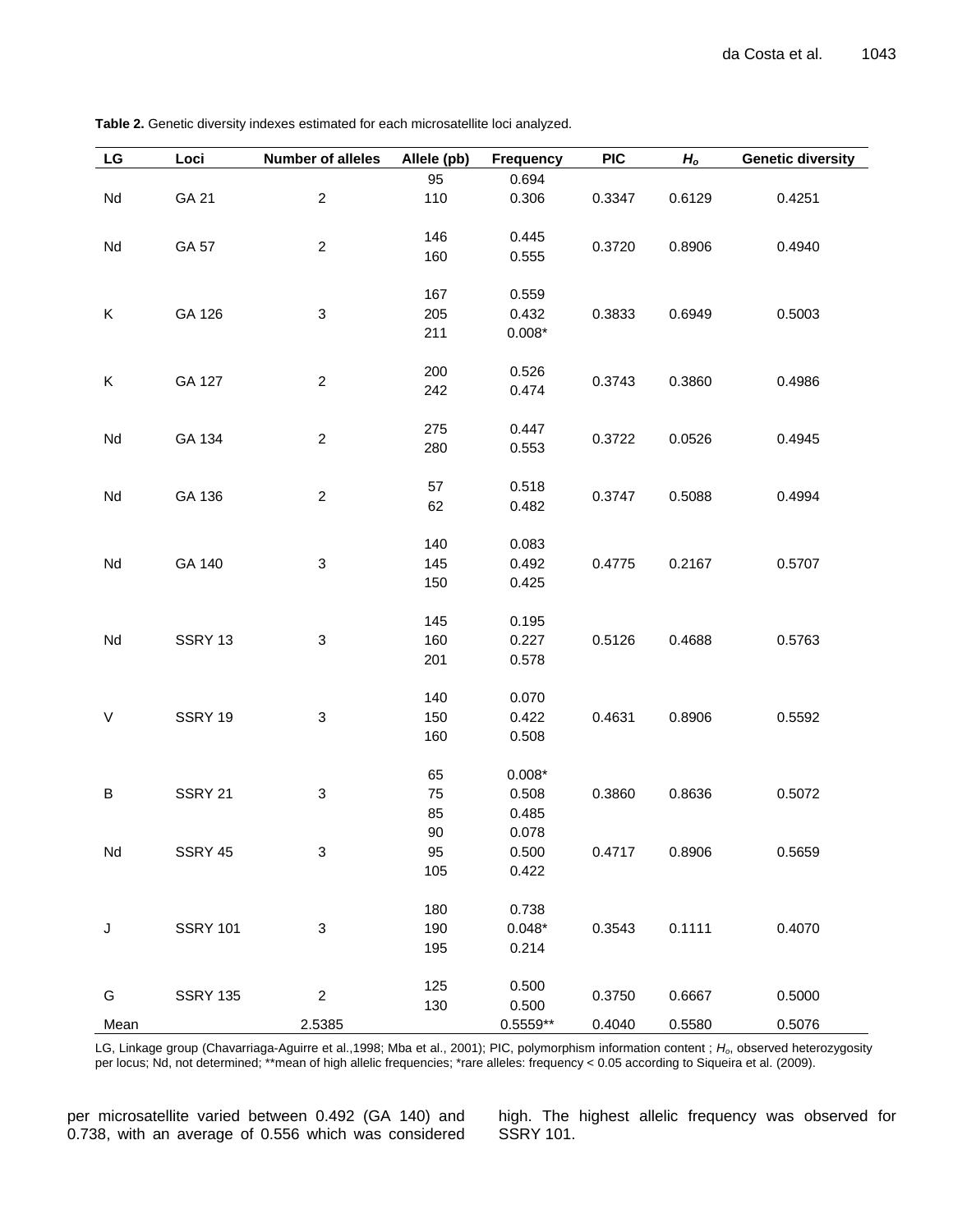

**Figure 1.** Population structure analysis of the 66 sweet cassava traditional accessions from Maringá, Paraná, Brazil, for *K* = 2 groups given by the software Structure 2.3.3. (Pritchard et al., 2000).

Table 2 shows the individualized allelic frequencies for each microsatellite. The presence of rare alleles (f < 0.05) was noted in some *loci* that have occurrence of three alleles. These rare alleles were: 211 bp in GA 126; 65 bp in SSRY 21 and 190 bp in SSRY 101. Low allelic frequencies  $(0.07 < f < 0.02)$  were observed for alleles 140 bp (GA 140 and SSRY 19), 145 bp (SSRY 13) and 90 bp (SSRY 45). The SSRY 101 locus showed differentiated characteristics, a rare allele, low values for heterozygosity (0.1111) and PIC (0.3543) and the highest frequency in the cluster of evaluated loci (allele 180 bp with frequency of 0.738). Therefore, these results suggest that this locus is found in a high degree of homozygosis and there is the tendency of allele fixation of 180 bp allele among the 66 sweet cassava accessions analyzed.

Another microsatellite that showed high frequency was GA 21, whose allele 95 bp was considered the second most frequent (Table 2). However, this high frequency is not reported regarding the fixation of this allele in the population, since heterozygosity of GA 21 was high (0.6129). The GA 57, SSRY 19 and SSRY 45 microsatellites were the most heterotic in the evaluated cluster with a heterozygosity value of 0.8906.

According to Table 2, the microsatellite GA 134 showed the lowest heterozygosity value (0.0526). In this case, both alleles for GA 134 tend to homozygosis without tending to fixation since the frequency of this two alleles (275 and 280 bp) are 0.447 and 0.553, respectively. Furthermore, the mean heterozygosity value observed was similar to results obtained in previous studies on cassava using microsatellite markers (Elias et al., 2004; Lokko et al., 2006; Peroni et al., 2007; Rocha et al., 2008; Sardos et al., 2008; Siqueira et al., 2009).

The genetic diversity for the accessions is shown in

Table 2. The microsatellites that contributed to high rates of genetic divergence among the accessions of cassava were SSRY 13, GA 140 and SSRY 45, with values of 0.5763; 0.5707 and 0.5659, respectively (Table 2). However, the microsatellite SSRY 101 exhibited the lowest genetic diversity among the accessions with a value of 0.4070 (Table 2). As it could be noted, there are not discrepancies of the genetic diversity of loci, which means that there was a low variation in the mean genetic diversity, a fact that was also observed by Peroni et al. (2007) and Siqueira et al. (2009).

The PIC values for the microsatellites revealed a range of 0.3347 (GA 21) to 0.5126 (SSRY 13). Regarding the PIC, the most informative microsatellite marker was SSRY 13 with a PIC value of 0.5126 followed by GA 140, SSRY 45 and SSRY 19, with PIC values of 0.4775; 0.4717 and 0.4631, respectively (Table 2). Considering the series of markers used in this study, the GA 21 was the less informative with a PIC value of 0.3347. The mean value for this parameter was 0.4040 (Table 2). However, all microsatellite markers used were considered moderately informative, except for SSRY 13, which was considered highly informative according to the classification proposed by Botstein et al. (1980) and Anderson et al. (1993).

### **Population structure, neighbor-joining tree, and principal coordinate analysis**

Population structure analysis performed using the structure software (Figure 1), further confirmed the grouping of the accessions found in neighbor-joining tree (NJ) and principal component analysis (PCoA). These analysis distributed the accessions into two distinguished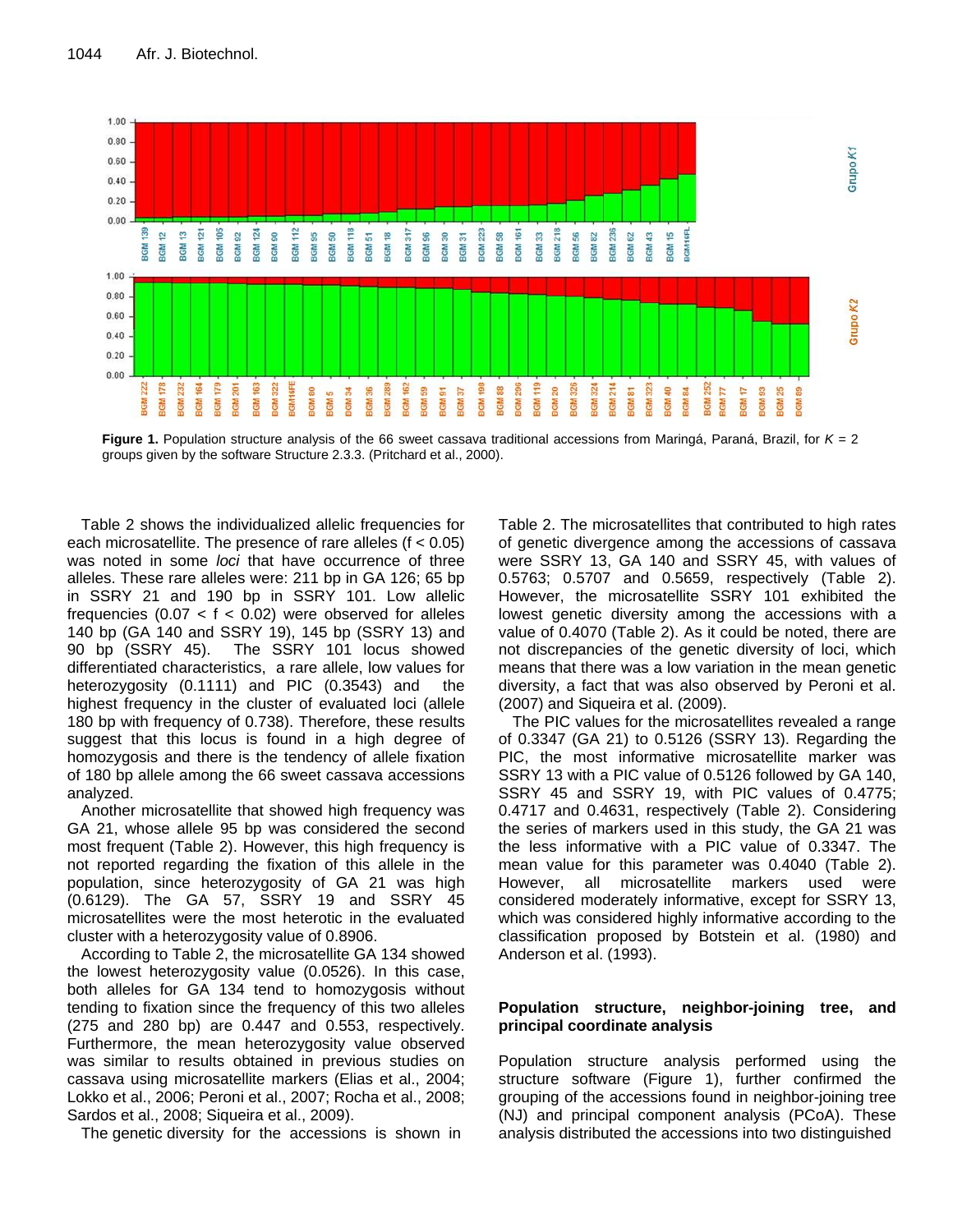groups (*K* = 2), according to the evaluation of Δ*K* generated by the software Structure Harvester (Earl, 2009).

Only two distinct groups of cassava accessions were observed (Figure 1); the highest probability ( $P > 0.5$ ) defined the group that each accession would belong to. It was confirmed that 31 accessions (47%) composed group *K1*, whereas the other 35 accessions (53%) were placed on group *K2*. Figure 1 shows the accessions allocated in group *K1* (from BGM 139 to BGM 16FL) and group *K2* (from BGM 222 to BGM 89).

The groups observed in Figure 1 showed no correlation with geographic location, since some collection sites presented accessions in both groups. Also, some accessions (BGM 15, BGM 16FL, BGM 17, BGM 25, BGM 43, BGM 77, BGM 89, BGM 93 and BGM 252) showed P(*K*) values between 0.5 and 0.7. The existence of a high number of shared alleles among accessions from different sites confer them a high similarity degree, as a consequence of selection and exchange of sweet cassava accessions which is a common practice by smallholders (Emperaire and Peroni, 2007; Siqueira et al., 2009; Rimoldi et al., 2010).

There are no previous reports of probabilistic methods applied on population structure analysis in cassava. The number of groups observed by population structure analysis could be used as an indicator of the real situation while other analyses, such as PCoA and NJ trees, can support these data, and make it more factual (Evanno et al., 2005; Ronfort et al., 2006; Kwak and Gepts, 2009; Efombagn et al., 2009).

A NJ tree was generated based on the genetic distance matrix of C.S. Chord (Cavalli-Sforza and Edwards, 1967) between accessions (Figure 2). Two main groups were observed with partial concordance, in terms of group members, if compared to the probabilistic method (Figure 1). According to Figure 2, it was noticed that the sweet cassava population from Maringá probably was originated from a few parental, which explains in part the high similarity among the accessions. Also, the clusters revealed a tendency to group accessions collected in close sites (Figure 2). This situation is clearly pointed out when considering accessions BGM 178, BGM 201, BGM 222 and BGM 232, all collected in the district of Iguatemi. The clustering of accessions collected in different regions, such as accessions BGM 30, BGM 105, BGM 119 and BGM 121, supports the idea of a common ancestor and the practice of material exchange among smallholders.

On the other hand, there are also divergent accessions, which were indentified according to branch length in the NJ tree in relation to the others. BGM 17, BGM 20, BGM 51, BGM 56 and BGM 296 are examples of the detected divergent accessions Furthermore, in previous studies conducted by Kvistchal (2008), BGM 17 and BGM 20 were also identified as the most divergent accessions.

Hybrid combinations formed by the most divergent

combinations, especially BGM 51 x BGM 296, BGM 95 x BGM 222 and BGM 20  $\times$  BGM 12, are the most promising ones for future breeding programs. In general, these hybrid combinations are composed by individuals possessing interesting agronomic characteristics, such as starch content, which is considered high when compared to the mean of the studied population (Kvitschal, 2008) and also by the presence of flowering (facilitates the crossing in genetic breeding programs).

Moreover, in each proposed cross there is at least one individual resistant to all three diseases (root rot, bacterial blight and super elongation). Therefore, it is expected that superior segregant populations be obtained from these crosses when agronomic traits of resistance and productivity are combined.

The PCoA analysis (Figure 3) also revealed the existence of two groups, similar to the ones obtained by the probabilistic method (Figure 1). According to Figure 3, the first and the second principal coordinates were the ones that better represent the variability among the accessions.

The first two principal coordinates represent 53.25% of the total variation. The existence of similarity among some accessions can be inferred due to the proximity of accessions classified in different *K* groups in the thresholds zones of the groups. This fact can be verified with accessions BGM 59, BGM 121 (both belong to group *K1*), and BGM 119, BGM 162 (both belong to group *K2*), which are allocated in the center of the Figure 3. Even though the accessions were likely to belong to their respective groups due to their high probability (P(*K*) ˃ 0.8), when analyzing the NJ Tree (Figure 2), the proximity among these accessions with their neighbors can also be noted.

It is important to point that the position of BGM 59, BGM 119, BGM 121 and BGM 162 in the PCoA graphic representation (Figure 3) could be explained through the origin of these cassava's traditional accessions. These samples are apparently local, with plant material being exchanged among relatives, friends and neighbors (Emperaire and Peroni, 2007; Siqueira et al., 2009; Rimoldi et al., 2010).

The AMOVA based on the molecular data showed that the groups obtained with the structure analysis (*K1* and *K2*) significantly differed from each other, with 77% of the variation remaining within groups (Table 3). These results confirm the existence of shared genotypes as a consequence of accession exchange among smallholders.

In addition, the value of minimum probabilistic of significance (MPS) reflects this high genetic variability, classifying it as very high according to Wright (1978). Therefore, it can be observed that even in an apparent unfavorable scenario, regarding the conservation of germplasm and maintenance of genetic variability, the sweet cassava population from Maringa revealed wide genetic variability among the 66 accessions evaluated.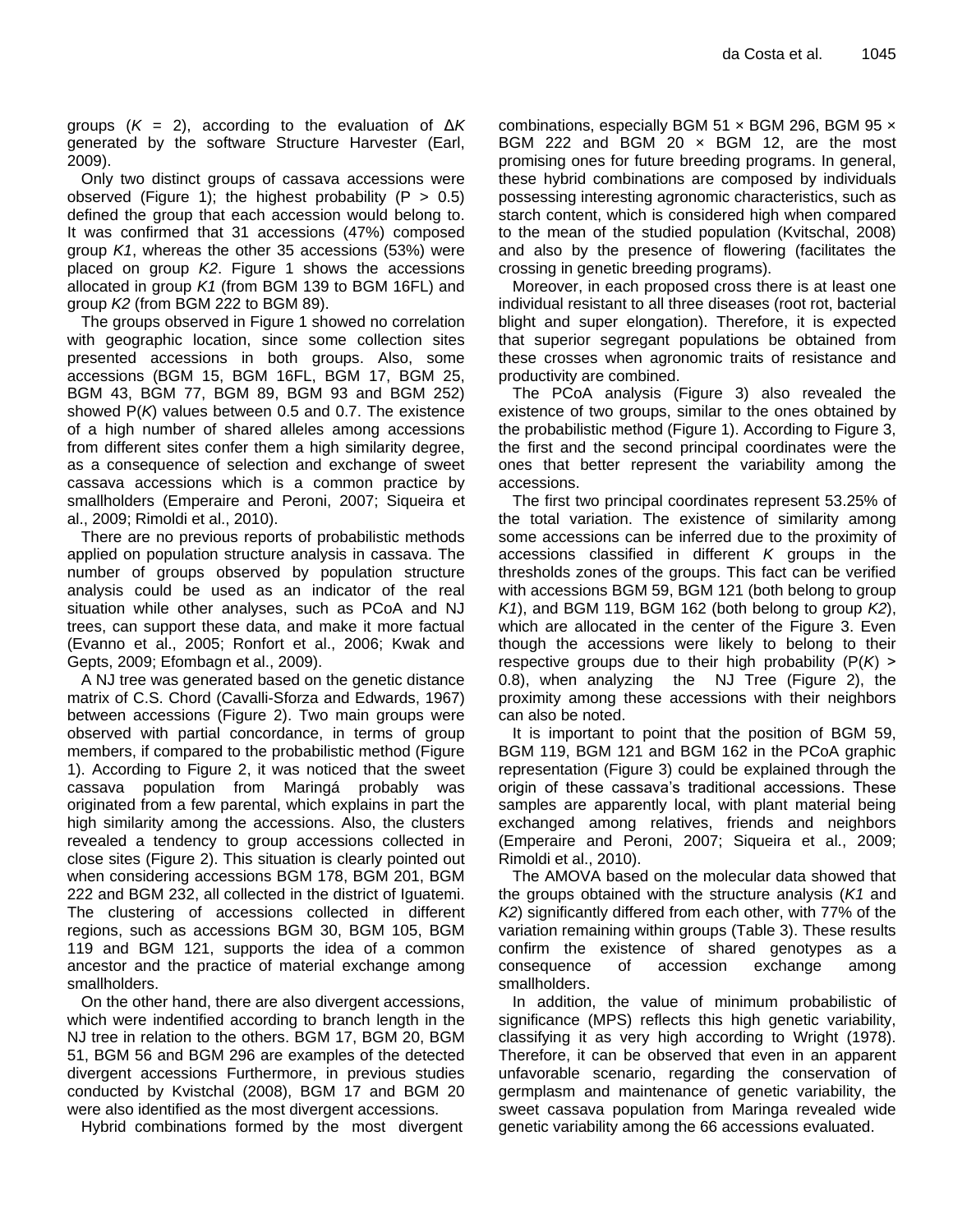

**Figure 2**. Neighbor-Joining tree of the 66 sweet cassava traditional accessions collected in Maringá, Paraná, according to the structure *K* groups (orange and blue). The cardinal positions were North (N); South (S); East (L); West (O).



## **Principal Coordinates**

**Figure 3.** Comparison of population structure among 66 sweet cassava traditional accessions from Maringá, Paraná, given by the Principal Coordinates Analysis (PCoA 1 vs. PCoA 2)and by probabilistic method: *K1* and *K2* (nomenclature corresponding to structure analyses).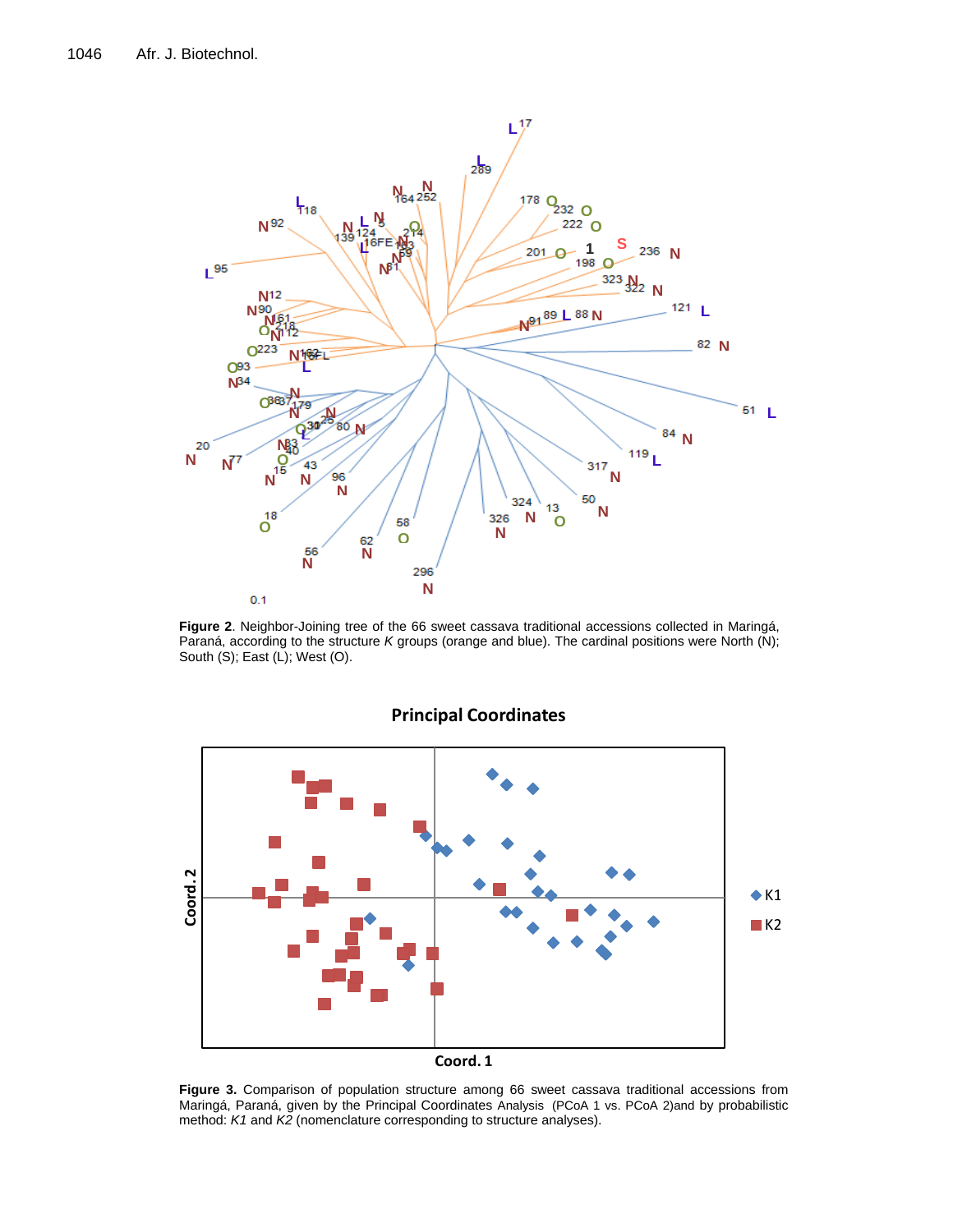| <b>Variation source</b> | DF | SS      | МS     | EV    | %        | <b>MPS</b> |
|-------------------------|----|---------|--------|-------|----------|------------|
| Among K groups          |    | 56.121  | 56.121 | 1.554 | $23\%**$ |            |
| Within K groups         | 64 | 337.003 | 5.266  | 5.266 | $77\%**$ | 0.228      |
| Total                   | 65 | 393.124 | 61.387 | 6.820 | 100%     |            |

**Table 3.** Analysis of molecular variance (AMOVA) of the 66 sweet cassava accessions from Maringá, Paraná considering groups *K1* and *K2* from the structure analysis.

DF, Degrees of freedom; SQ, square sums; MS, Mean square; EV, estimated variance; MPS, minimum probabilistic of significance; \*\*significant at 1% of probability.

#### **Conclusion**

The results obtained in the present study reveal that the evaluated microsatellite markers were effective to characterize the genetic diversity and the population structure of 66 sweet cassava traditional accessions collected in neighborhoods of Maringá. The microsatellites markers revealed a wide genetic variability among the traditional accessions evaluated. Moreover, the sweet cassava populations were separated in two groups using two analytical methods (probabilistic and genetic distances). As a novel outcome of this study, the results of the different methods were partially in agreement in regards to accession allocation to the formed groups.

#### **ACKNOWLEDGEMENTS**

The authors would like to thank CNPq for the financial support. We would like to thank as well the Agronomy undergraduate students and Graduate students from Genetics and Breeding Program [\(www.pgm.uem.br\)](http://www.pgm.uem.br/) at Universidade Estadual de Maringá that were involved in the present work. M.C. Gonçalves-Vidigal and P.S. Vidigal Filho are sponsored by CNPq.

#### **REFERENCES**

- Agarwal M, Shrivastava N, Padh H (2008). Advances in molecular marker techniques and their applications in plant sciences. Plant Cell Rep. 27:617-631.
- Allen, AC (1987). *Manihot esculenta* as a native of the neotropics. Plant Genet. Resour. 71:22-24.
- Anderson JA, Churchill GA, Sutrique JE, Tanksley SD, Sorrells ME (1993). Optimizing parental selection for genetic linkage maps. Genome 36:181-186.
- Botstein D, White RL, Skolnick M, Davis RW (1980). Construction of genetic linkage map in man using restriction fragment length polymorphism. Am. J. Hum. Genet. 32:314-331.
- Cavalli-Sforza LL, Edwards AWF (1967). Phylogenetic analysis: models and estimation procedures. Am. J. Hum. Genet. 19:233-257.
- Ceballos H, Iglesias CA, Pérez JC, Dixon AGO (2004). Cassava breeding: oportunities and challenges. Plant Mol. Biol. 56:503-516.
- Chavarriaga-Aguirre P, Maya MM, Bonierbale MW, Kresovich S, Fregene MA, Tohme J, Kochert G (1998). Microsatellites in cassava (*Manihot esculenta* Crantz): Discovery, inheritance and variability. Theor. Appl. Genet. 97:493-501.
- Collard BCY, Jahufer MZZ, Brouwer JB, Pang ECK (2005). An

introduction to markers, quantitative trait loci (QTL) mapping and marker-assisted selection for crop improvement: the basic concepts. Euphytica 142:169-196.

- Dellaporta SL, Wood J, Hicks JB (1983). A plant DNA minipreparation: version II. Plant Mol. Biol. 1:19-21.
- Earl DA (2010). Structure Harvester Vol. 3. Available in:http://users.soe.ucsc.edu/~dearl/software/struct\_harvest/. Acess in: July 4, 2010.
- Efombagn MIB, Sounigo O, Eskes AB, Motamayor JC, Manzanares-Dauleux MJ, Schnell R, Nyasse S (2009). Parentage analysis and outcrossing patterns in cacao (*Theobroma cacao* L.) farms in Cameroon. Heredity 103:49-53.
- Elias M, Müllen GS, McKey D, Roa AC, Tohme J (2004). Genetic diversity of traditional South American landraces of cassava (*Manihot esculenta* Crantz): an analysis using microsatellites. Econ. Bot. 58:242-256.
- Emperaire L, Peroni N (2007) Traditional management of agrobiodiversity in Brazil: A case study of manioc. Hum. Ecol. 35:761-768.
- Evanno G, Regnaut S, Goudet J (2005). Detecting the number of clusters of individuals using the software STRUCTURE: a simulation study. Mol. Ecol. 14:2611-2620.
- Excoffier L, Smouse PE, Quattro JM (1992). Analysis of molecular variance inferred from metric distances among DNA haplotypes: application to human mitochondrial DNA restriction data. Genetics 131:479-491.
- Falush D, Stephens M, Pritchard JK (2003). Inference of population structure using multilocus genotype data: linked loci and correlated allele frequencies. Genetics 164:1567-1587.
- FAO, Statistic system of Food and Agriculture Organization of the United Nations. Available in: <http://faostat.fao.org/site/567/default.aspx#ancor>. Acess in: February 16, 2010.
- Kawuki RS, Ferguson M, Labuschagne M, Herselman L, Kim DJ (2009). Identification, characterization and application of single nucleotide polymorphisms for diversity assessment in cassava (*Manihot esculenta* Crantz). Mol. Breed. 23:669-684.
- Kizito EB, Chiwona-Karltun L, Egwang T, Fregene M, Westerbergh A (2007). Genetic diversity and variety composition of cassava on small-scale farms in Uganda: an interdisciplinary study using genetic markers and farmer interviews. Genetics 130:301-318.
- Kvitschal MV Caracterização e divergência genética de germoplasma de mandioca de mesa da região urbana de Maringá, Paraná. Maringá: Universidade Estadual de Maringá, 2008. 158p. Tese (Doutorado em Genética Quantitativa e Melhoramento Vegetal - Programa de Pós-graduação em Genética e Melhoramento - PGM).
- Kwak M, Gepts P (2009). Structure of genetic diversity in two major gene pools of common bean (*Phaseolus vulgaris* L., Fabaceae). Theor. Appl. Genet. 118:979-992.
- Liu KJ, Muse SV (2005). PowerMarker: an integrated analysis environment for genetic marker analysis. Bioinformatics 21:2128- 2129.
- Lokko Y, Dixon A, Offei S, Danquah E, Fregene M (2006). Assessment of genetic diversity among African cassava *Manihot esculenta*  Crantz accessions resistant to the cassava mosaic virus disease using SSR markers. Genet. Resour. Crop Evol. 53:1441-1453.
- Mba REC, Stephenson P, Edwards K, Melzer S, Nkumbira J, Gullberg